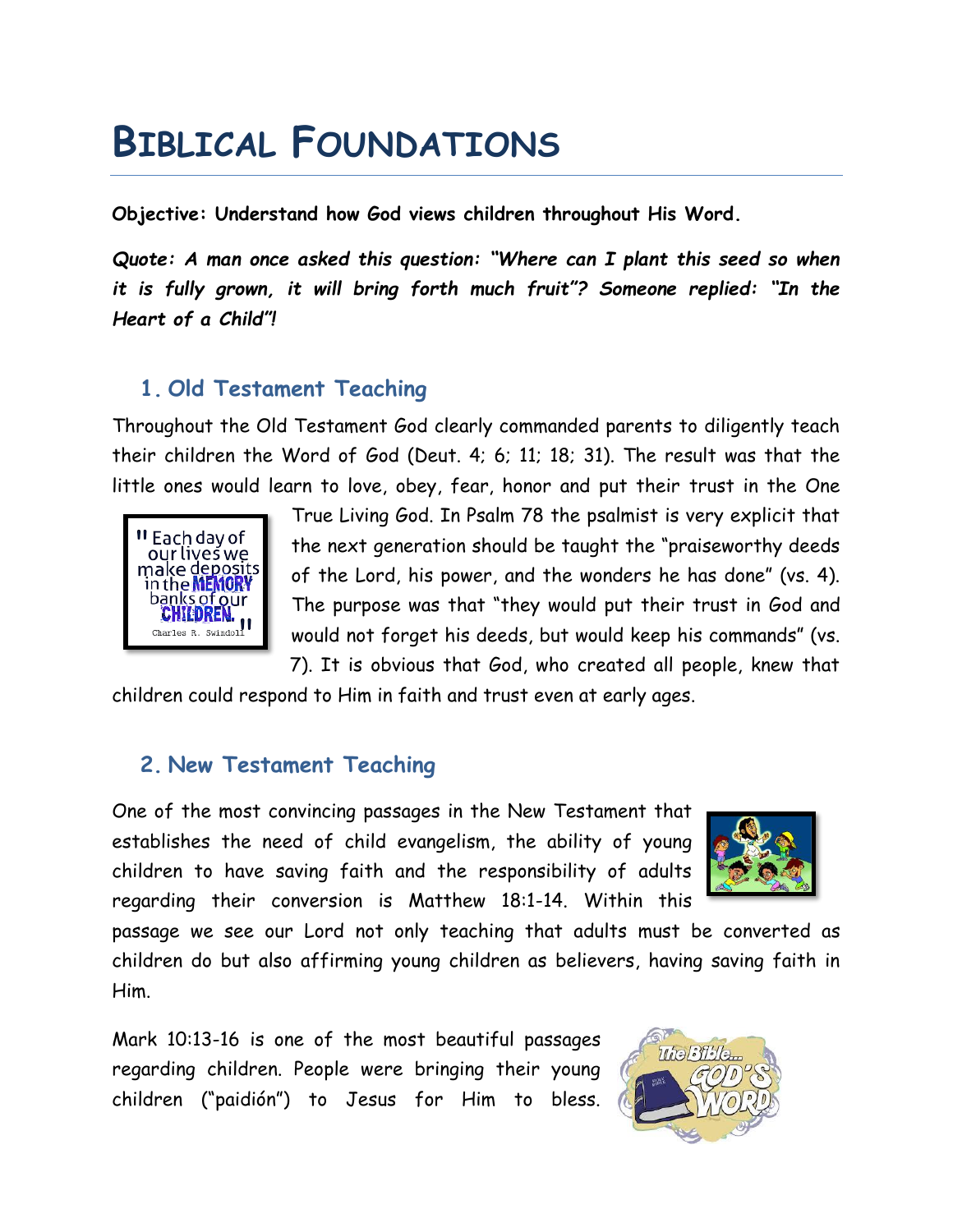Obviously, the disciples had not learned the lesson about the importance of the children to Jesus. As they sent the children away He was "greatly displeased" that the disciples kept the children from Him. The Greek work "aganakteo" is used here and means "greatly afflicted, indignant, sore displeased, moved with indignation." It carries a sense of grief. There is only one other occasion where this word is used in the New Testament to imply anger of Jesus. The fact that Jesus was angry suggests the seriousness of excluding children from the blessings of the reign of God. Jesus rebukes, "Let the little children come to me, and do not hinder them, for the kingdom of God belongs to such as these. I tell you the truth, anyone who will not receive the kingdom of God like a little child will never enter it" (vv. 14-15). Jesus couldn't have made a more emphatic statement about children and conversion. He commanded the disciples to "let the children come" and repeated His teaching in Matthew 18:3. Children and those who believe as children in simple faith can receive the kingdom of heaven.

#### **3. Paul's Teaching**

Paul Witnesses the word of God to both Small & great (Acts 26v22). In the book of Titus 1:6, Paul gives instruction for the selection of leaders in the church – the qualification is that a man be "blameless, the husband of but one wife, a man whose children *believe* and are not open to the charge of being wild and disobedient The original (tekna pista) may mean "faithful



children" but "believing children" is intended here. It refers to those who are old enough to have made a personal decision for Christ and reflect it in their conduct. Paul acknowledges that a man who would be a leader in the church must first lead his own children to put their faith and trust in the Lord Jesus Christ. This is another indication that the early church taught their children to put their faith in Jesus as their Saviour.

#### **4. Biblical examples that God used children**

In the Bible, we know of Moses, Samuel, Jeremiah, David, Mary. In addition to the Scriptural evidence for child conversion, there are a host of Christians who have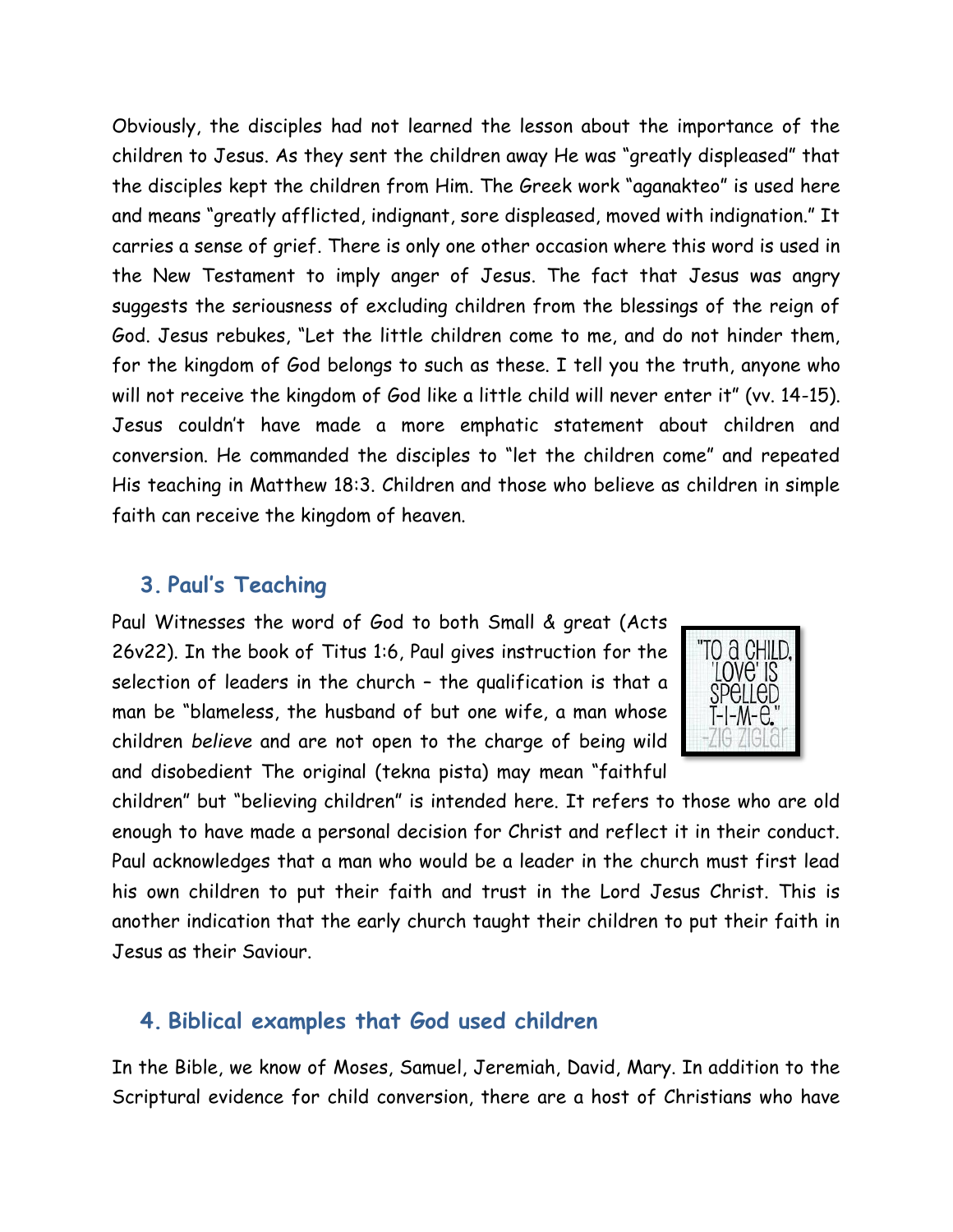come to know Jesus as their personal Saviour as young children. James Dobson, Christian psychologist, author and founder of Focus on the Family was saved at age 3. At the end of this Manual, there are a few examples.

### **5. Research Studies**

Formal and informal studies also confirm the fact that children can be saved and have a much higher conversion rate than adults. For over 60 years informal surveys conducted by Child Evangelism Fellowship workers as well as others have confirmed that 85% of Christians receive Christ as Saviour between the ages of 4-14; 4% for those in the 13-18 age range and 6% for people 19 or older. In recent years Christian leaders have begun referring to this age group as the "4-14 Window" because of the high percentage of conversions that take place during these critical years of a child's life.

Studies by George Barna indicate that children are much more likely to trust Christ as their Saviour than adults. He found that lifelong moral values are largely in place by the teenage years. A series of studies confirmed the importance of children inviting Jesus into their hearts as Saviour when they are young. Barna found that if people do not receive Jesus Christ as their Saviour before they reach



their teenage years, the chance of their doing so at all is slim. Statistics confirm that children can and do make solid decisions for Christ and are therefore the most fruitful mission field in the world today.

Historically evangelical churches have emphasized adult and youth evangelism but



the children have very often been neglected. Children's ministry leaders who have studied child development theories have made dogmatic statements that children cannot understand symbolism or abstract concepts and therefore cannot understand the truths of the

Gospel until they are 11 or 12 years old. They take an "intelligence-based" approach to evangelism which implies that a higher level of intellectual development must be reached before children can make a decision for Christ.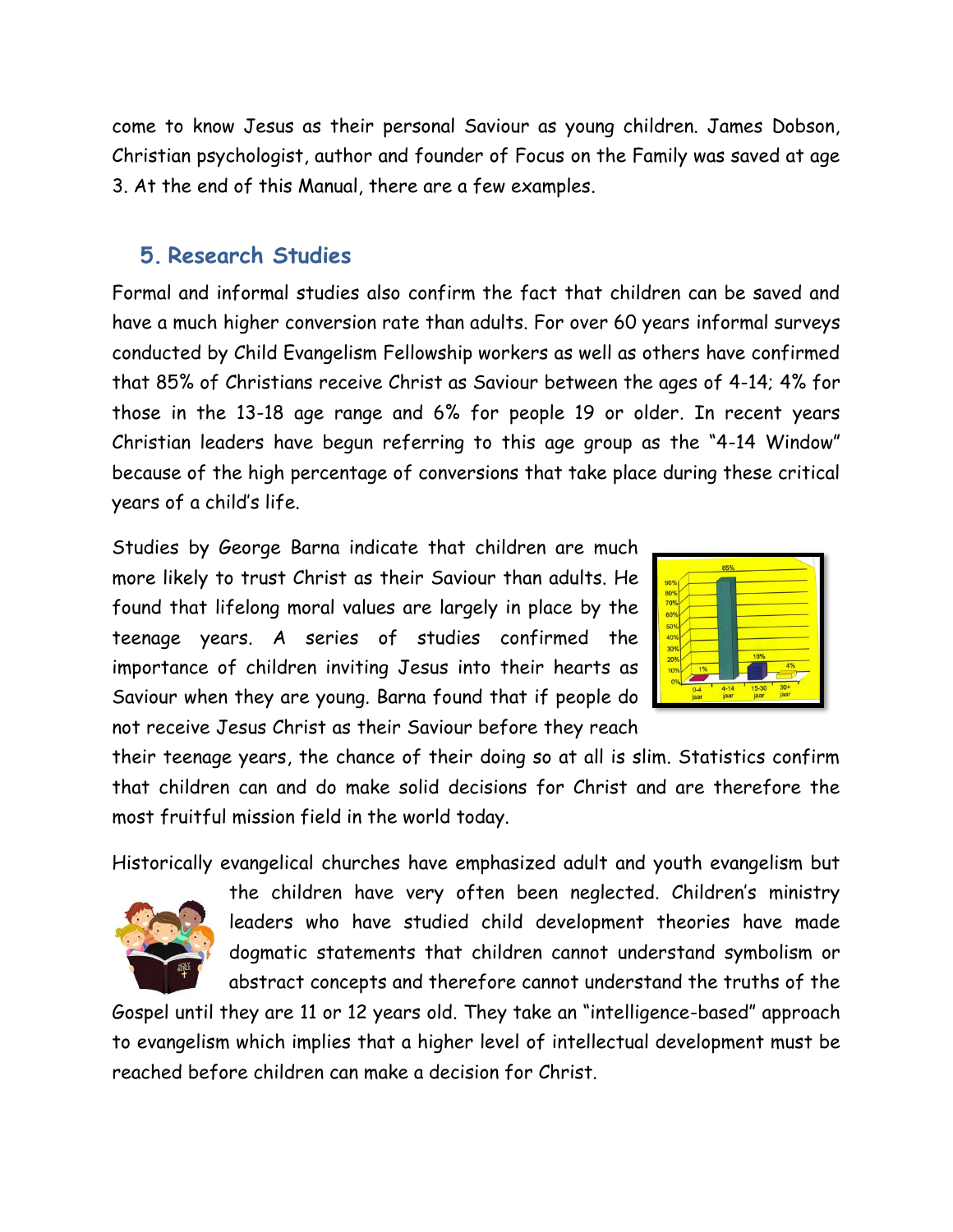Unwise workers ask children, "How many want to go to heaven?" and seeing raised hands declare these children "saved." Some children are told to just "pray a prayer" without any instruction about the Gospel. Many children's ministries merely entertain children. Such wrong approaches to children's ministry have caused children in our churches to grow up with a false security of salvation and/or head knowledge about the Bible but they do not know the God of the Bible personally. They think they are "saved" because they attend church, said a prayer or because they are "good." As a result, a large percentage of these children become involved in the "world" and eventually leave the church because the Bible and church are not relevant to them personally. The Biblical order is salvation and then spiritual growth.

## **6. Implications for Ministry Practice with Children**

The greatest hindrances in the Church today to children coming to know Christ as their personal Saviour are the unsound philosophies that have infiltrated many children's ministries, the misunderstanding regarding the biblical view of child conversion and the lack of practical training in effective methods of child evangelism. To change this situation several things need to happen:

- 1. Adults must remember, while teaching children, that salvation is by simple faith, not by reason or intellectual development. In addition, it must be remembered that the first step in spiritual formation is salvation. "If you doubt the child's ability to communicate with God, don't doubt God's ability to communicate with the child."
- 2. Adults need to be trained in how to present the Gospel message in an ageappropriate manner, even to young children. They also need  $\mathbb{R}$ learn how to give children an opportunity to respond to the Gospel and to be sensitive to the direction of the Holy Spirit. Further, they need to know how to counsel children

regarding assurance of salvation, confession of sin, first steps of spiritual growth and other truths regarding the Christian life.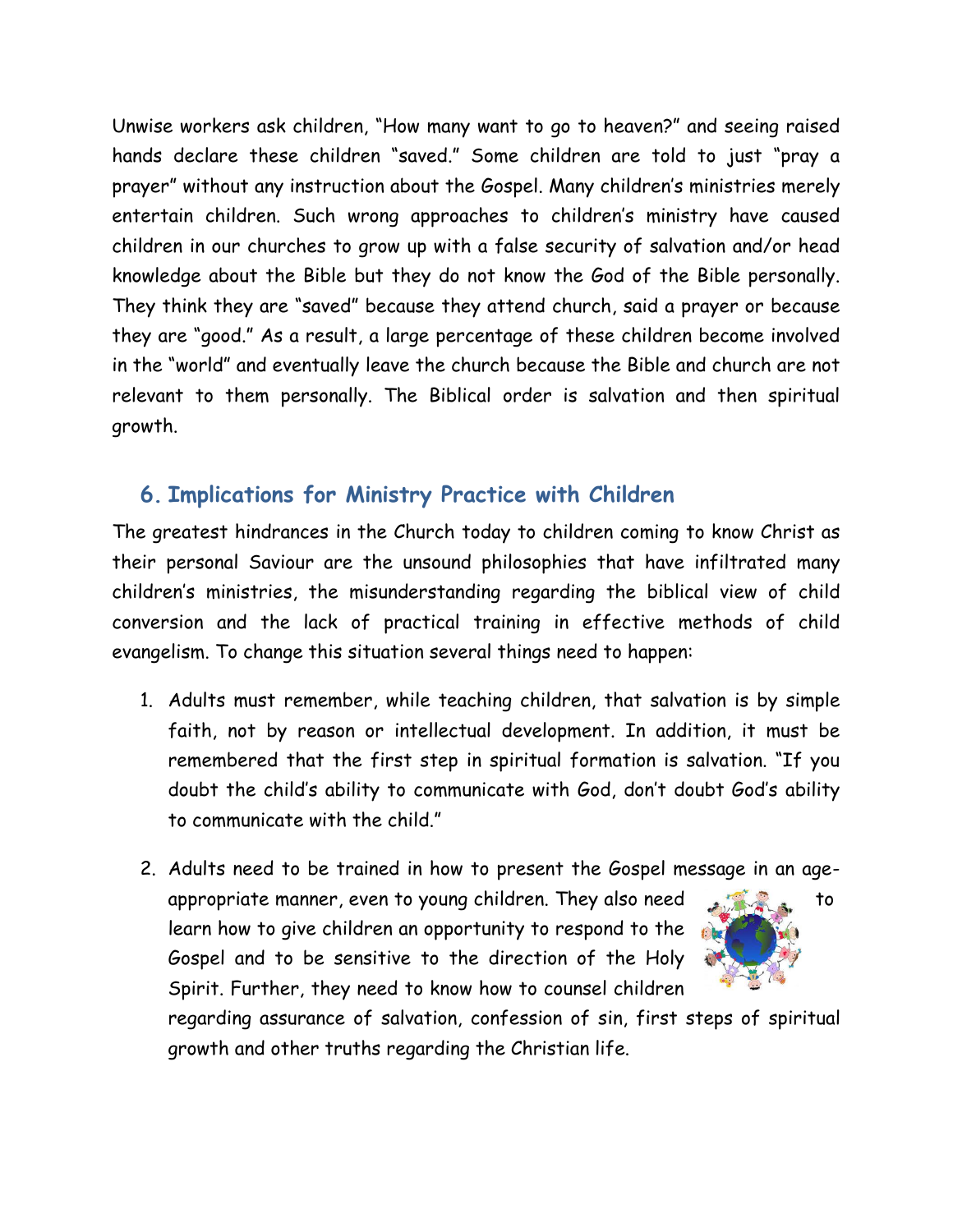3. Adults should present the Gospel in every class session and children should be given an opportunity to respond to the Holy Spirit's work in their lives. Children's workers should be trained to counsel by asking questions to determine if the child really understood and to guide him in his decision.

When these crucial principles are put into practice, the ministry of child evangelism in the local church will be transformed.

Christian educators, children's ministry workers and the Church in general need to re-examine their theological, philosophical and practical ministry approach to childhood conversion. In light of the Scriptural and other compelling evidence it is more than clear that young children can make a true decision to trust Christ as their Saviour and be born into God's Kingdom as the Holy Spirit works. Over one-third of the world's 7.7 billion population consists of children under the age of 15.



There is no doubt that as the Church strategizes to fulfil the Great Commission for world evangelization in the 21st century and beyond, child evangelism must become a major thrust. When Jesus' disciples were

sending the little children away, He adamantly declared, " . . . anyone who will not receive the kingdom of God like a little child will *never* enter it" (Mark 10:15). Let us not be guilty of continuing to hinder children from coming to Jesus. There could not be a higher calling, for all evangelism is child evangelism!

#### **EUCKREDEUCKREDEUCKRED**



**DISCUSS** 

1. Read Deuteronomy 4:9-10 and 6:4-9. What does God say to you?